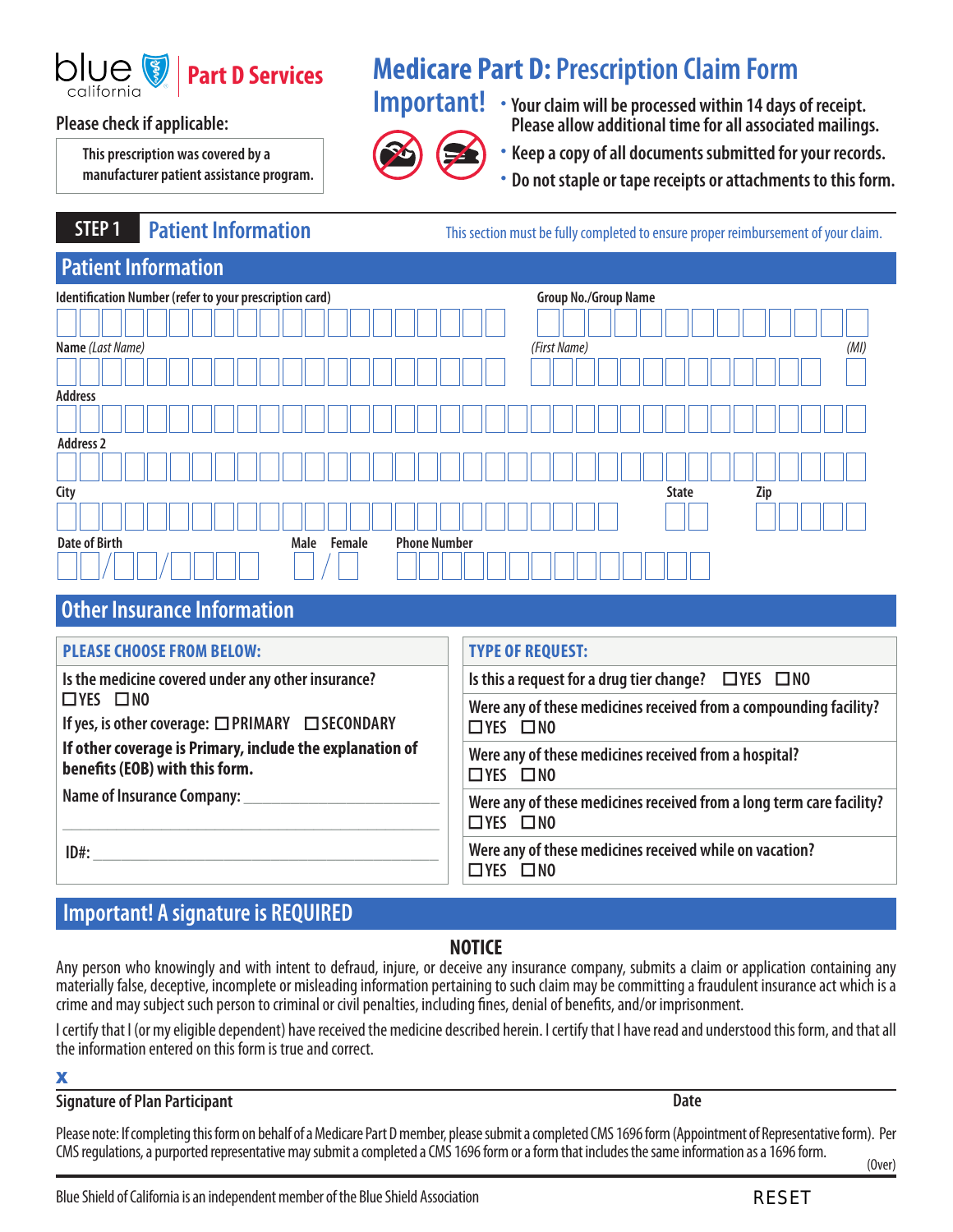## **STEP 2 Submission Requirements:**

| You MUST include all original "pharmacy" receipts in order for your claim to process. "Cash register" receipts will <u>only</u> be accepted for |  |  |  |  |  |
|-------------------------------------------------------------------------------------------------------------------------------------------------|--|--|--|--|--|
| diabetic supplies. The minimum information that must be included on your pharmacy receipts is listed below:                                     |  |  |  |  |  |

• Patient Name • Prescription Number • Drug's 11 Digit NDC Number • Date of Fill • Quantity of Drug • Total Paid • Days Supply for your prescription (you need to ask your pharmacist for this "Day Supply" information)

Pharmacy name and address or pharmacy NABP number: **with all and the set of the set of the set of the set of the set of the set of the set of the set of the set of the set of the set of the set of the set of the set of the** 

Prescribing physician's name:

**Prescribing physician's address**: \_\_\_\_\_\_\_\_\_\_\_\_\_\_\_\_\_\_\_\_\_\_\_\_\_\_\_\_\_\_\_\_\_\_\_\_\_\_\_\_\_\_\_\_\_\_\_\_\_\_\_\_\_\_\_\_\_\_\_\_\_\_\_\_\_\_\_\_

**Prescribing physician's phone number**: \_\_\_\_\_\_\_\_\_\_\_\_\_\_\_\_\_\_\_\_\_\_\_\_\_\_\_\_\_\_\_\_\_\_\_\_\_\_\_\_\_\_\_\_\_\_\_\_\_\_\_\_\_\_\_\_\_\_\_\_\_\_\_

**Additional comments:** \_\_\_\_\_\_\_\_\_\_\_\_\_\_\_\_\_\_\_\_\_\_\_\_\_\_\_\_\_\_\_\_\_\_\_\_\_\_\_\_\_\_\_\_\_\_\_\_\_\_\_\_\_\_\_\_\_\_\_\_\_\_\_\_\_\_\_\_\_\_\_\_\_\_

## **Number of prescriptions you are submitting for reimbursement:**

| $\overline{\phantom{0}}$<br>Prescription | <b>Prescription (Rx) Number</b>                  | <b>Drug Name</b>        |                        |
|------------------------------------------|--------------------------------------------------|-------------------------|------------------------|
|                                          | <b>National Drug Code (NDC Number)</b>           | Date Filled (MM/DD/YY)  | Total Paid (\$ Amount) |
|                                          | Prescriber's National Provider Identifier Number | <b>Quantity of Drug</b> | <b>Days Supply</b>     |
| $\mathbf{\Omega}$<br>Prescription        | <b>Prescription (Rx) Number</b>                  | <b>Drug Name</b>        |                        |
|                                          | <b>National Drug Code (NDC Number)</b>           | Date Filled (MM/DD/YY)  | Total Paid (\$ Amount) |
|                                          | Prescriber's National Provider Identifier Number | <b>Quantity of Drug</b> | <b>Days Supply</b>     |
| $\sim$                                   | <b>Prescription (Rx) Number</b>                  | <b>Drug Name</b>        |                        |
| Prescription                             | <b>National Drug Code (NDC Number)</b>           | Date Filled (MM/DD/YY)  | Total Paid (\$ Amount) |
|                                          | Prescriber's National Provider Identifier Number | <b>Quantity of Drug</b> | <b>Days Supply</b>     |

**Please utilize Additional Prescription Information page if necessary (more than 3 prescriptions).** 

# **STEP 3 Mail completed forms with receipts to:**

**Blue Shield of California P.O. Box 52066 Phoenix, Arizona 85072-2066**

### **IMPORTANT REMINDER–To avoid having to submit a paper claim form:**

• Always have your prescription card available at time of purchase. • Always use pharmacies within your network.<br>• Use medication from your formulary list. <br>• If problems are encountered at the pharmacy, c

• If problems are encountered at the pharmacy, call the number on the back of your card.